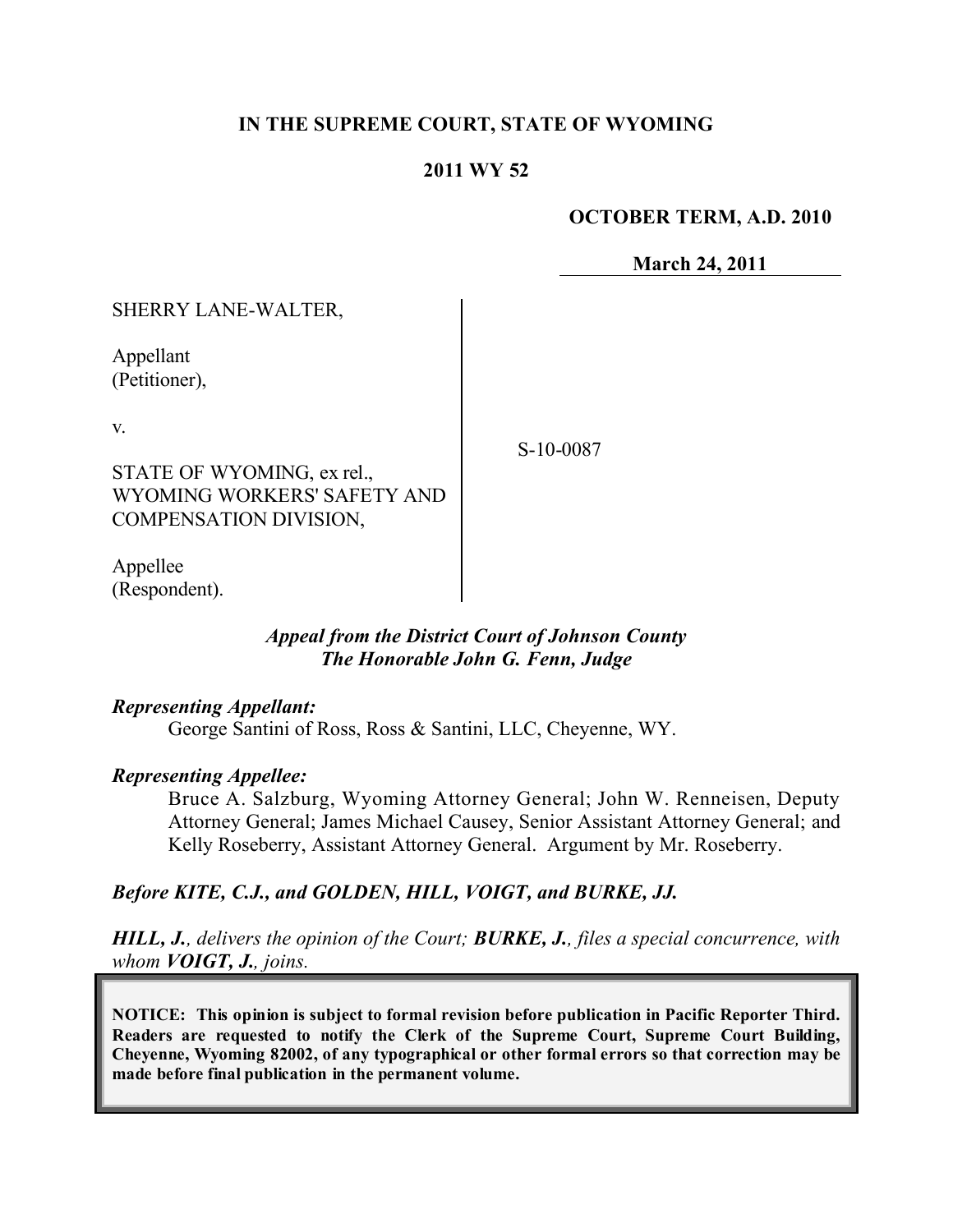# **HILL,** Justice.

[¶1] Appellant, Sherry Lane-Walter (Lane-Walter), challenges an order of the district court which affirmed the decision of a Medical Commission Hearing Panel (Medical Commission). The Medical Commission's order denied the benefits Lane-Walter sought for a back surgery procedure. Benefits were denied on the basis that the surgical procedure at issue, to implant an X STOP®<sup>1</sup> device in Lane-Walter's back, did not qualify as "reasonable and necessary medical care." Lane-Walter contends that she was entitled to that "medical care" under paragraph 7 of the settlement agreement that she reached with the Wyoming Workers' Safety and Compensation Division on May 19, 1997. In addition, Lane-Walter sought preauthorization for the surgery and was told by the Wyoming Workers' Safety and Compensation Division (Division) that preauthorization was not required in her case. After the surgery had been successfully completed and Lane-Walter had recovered much of her ability to perform the usual activities of her daily life, albeit with some disability still remaining, all of the claims submitted to the Division by her health care providers were denied. The basis for the denial was that the surgery at issue was "not reasonable or medically necessary."

[¶2] We will reverse the order of the district court which affirmed the Medical Commission's decision. Furthermore, we remand this matter to the district court with directions that it further remand it to the Division with directions that Lane-Walter's claims for the X STOP surgery be paid because the Division's and the Medical Commission's decisions that the surgery was not "reasonable or medically necessary" are not sustainable under our prevailing standard of review, given the unique facts and circumstances of this case.

# ISSUES

[¶3] Lane-Walter poses these as the issues for our resolution:

 $\overline{a}$ 

1. Is the decision of the Medical Commission arbitrary and capricious for the reason that it omitted material evidence from its Findings of Fact, Conclusions of Law and Order?

2. Did the Medical Commission improperly [rely] upon medical opinions which were based upon an inadequate foundation?

 $1$  The X STOP $\odot$  is an interspinous decompression system. This medical device is indicated for treatment of patients age fifty (50) or older suffering from intermittent neurogenic claudication secondary to a confirmed diagnosis of lumbar spinal stenosis. It is a titanium implant that fits between spinous processes of the lumbar spine. It is made from titanium alloy and consists of two components: a spacer assembly and a wing assembly.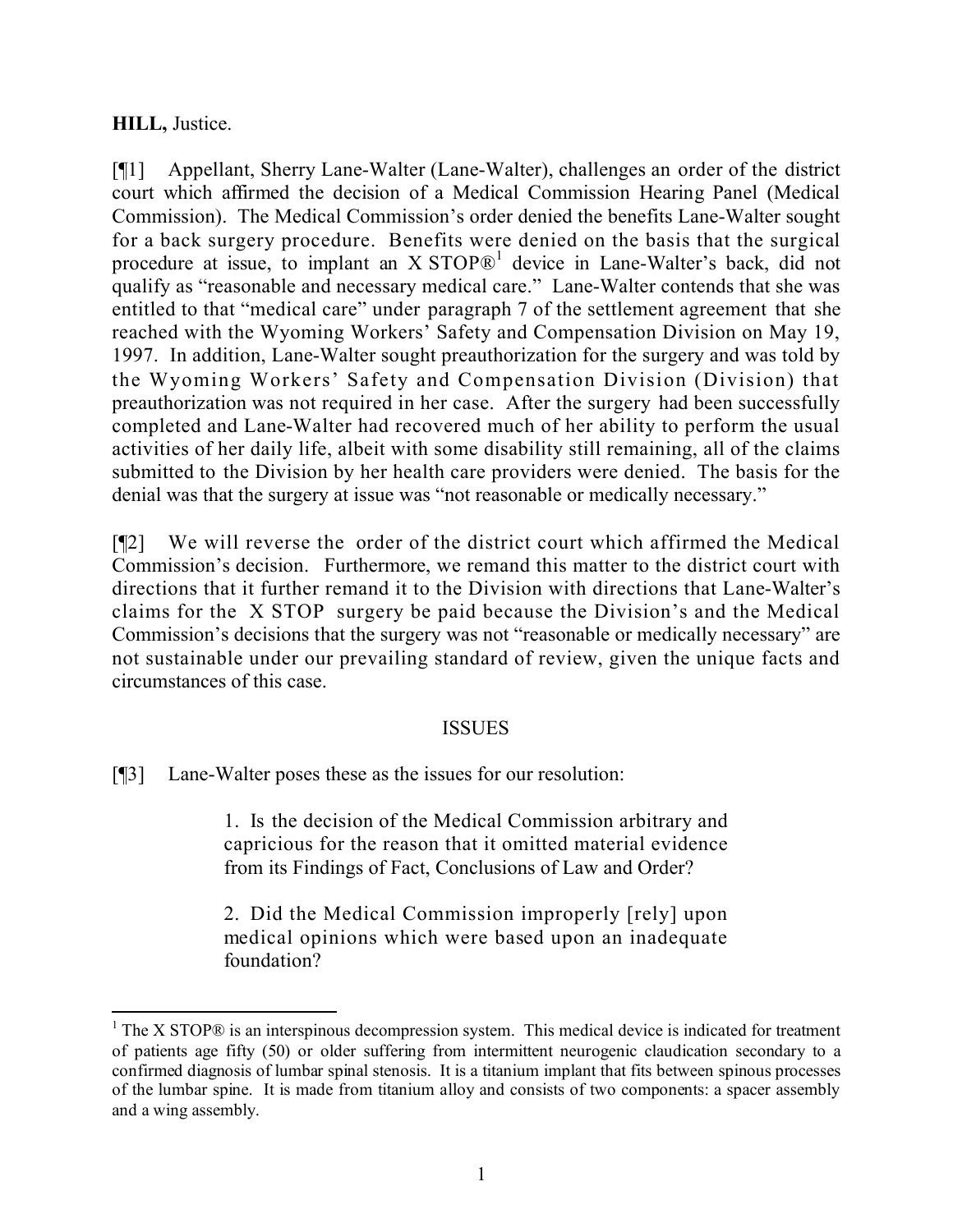3. Was it arbitrary, capricious, and an abuse of discretion to apply the Wyoming Workers' Safety and Compensation Division's preauthorization guidelines to deny claims for medical treatment when [Lane-Walter] and her treating surgeon were informed [by the Division] that those guidelines and procedures were not applicable to her claim?

The Division articulates the following as the pertinent issues:

I. Are the findings of the Medical Commission arbitrary, capricious, or otherwise not in accordance with Wyoming law?

II. Can the Medical Commission's use of the FDA Preauthorization Guidelines to determine medical reasonability and necessity be properly raised for the first time on appeal, and does it exceed its authority?

# **FACTS AND PROCEEDINGS**

[¶4] Lane-Walter worked for FMC Corporation in Sweetwater County, Wyoming. She operated a roof bolter in an underground mine. She suffered an injury to her back in November of 1982, and again in November of 1984, when she was approximately 30 years of age. The record demonstrates that Lane-Walter never went back to any meaningful work after her 1984 injury, although the details of all the surgical procedures that were performed between 1984 and 1994 are not included in the record on appeal. It suffices to note here that Lane-Walter's post-injury medical condition appears to have been exacerbated by a series of unsuccessful surgeries that were intended to restore her to a condition of health so that she could return to some form of gainful employment. That goal was never reached. Because she lived in southwestern Wyoming, Lane-Walter received much of her initial medical treatment in Utah, and she continued to rely on those physicians even after she moved to northern Wyoming.

[¶5] The record also reflects that Lane-Walter's interaction with the Division was extremely unsatisfactory, in her eyes, and that her efforts to obtain medical treatment and worker's compensation benefits were often frustrated by the Division. See, e.g., *FMC v. Lane*, 773 P.2d 163 (Wyo. 1989). On May 19, 1997, the Division and Lane-Walter entered into an agreement that was entitled "Order Approving Stipulation and Awarding Benefits":

> 1. The Employee-Claimant [Lane-Walter] was injured in an industrial accident on November 15, 1984.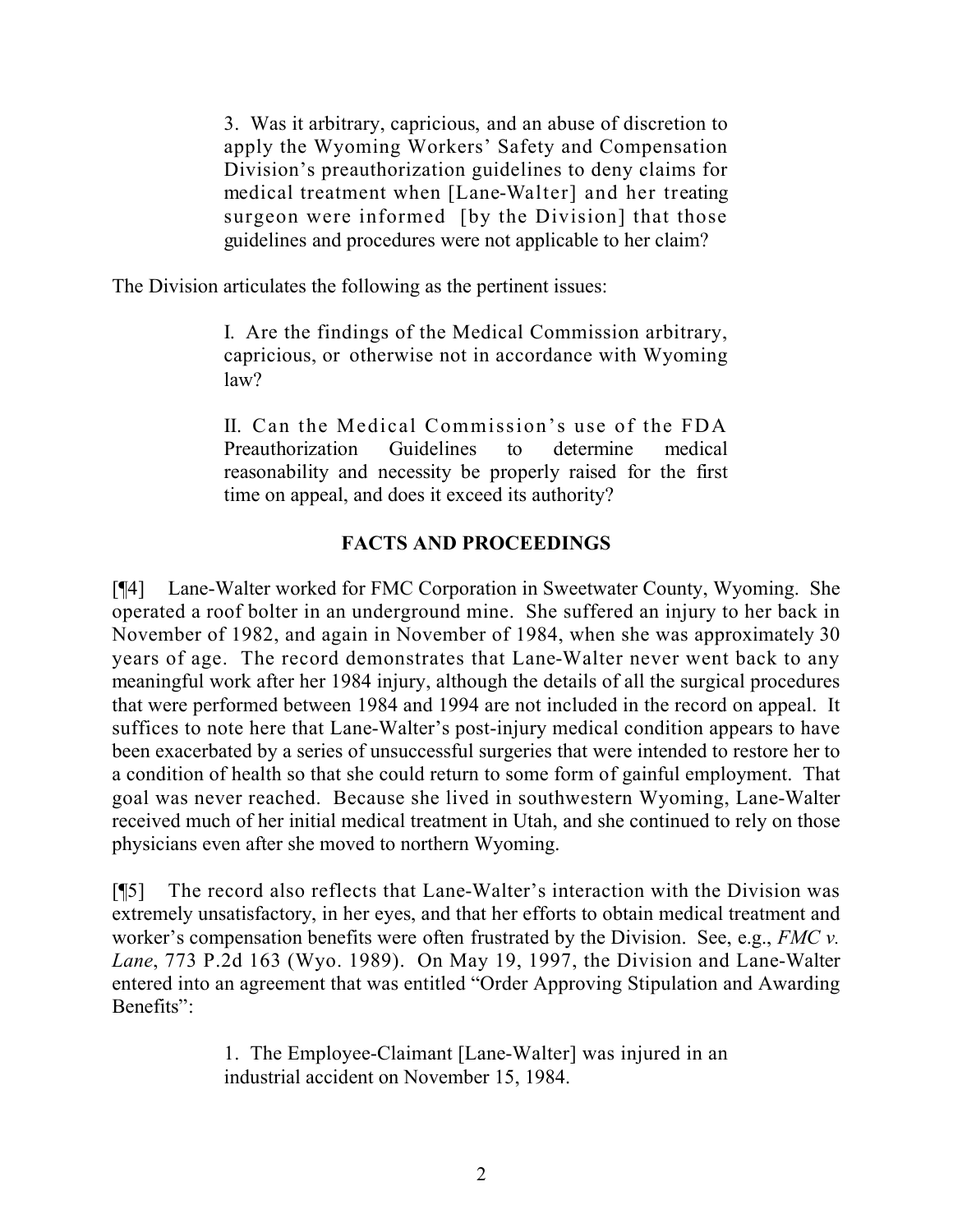2. [Lane-Walter] has already received substantial payments for temporary total disability, permanent total disability, extended benefits pursuant to § 27-14-405(b) W.S. 1977 (1983 repl.), and payment of substantial medical bills.

3. [Lane-Walter's] claims for extended permanent total disability benefits pursuant to  $\S$  27-12-405(d) W.S. 1977 (1983 repl.), and subsequent revisions thereof, and any and all future awards for disability, including but not limited to permanent partial, temporary total, loss of earnings or extended benefits are settled for the one time lump sum payment of \$70,000.00.

4. [Lane-Walter] shall submit to a complete Independent Medical Evaluation with Dr. Nielsen of Provo, Utah, or Dr. Stephen Emery of Cody, Wyoming.

5. [Lane-Walter] shall submit to a functional capacities examination to evaluate her current physical capabilities, including progress, malingering, regression, symptom magnification or status quo.

6. [Lane-Walter] shall submit to a complete psychological evaluation. Said evaluation will include all current psychological conditions, all pre-existing psychological conditions and all psychological conditions which are a result of the industrial injury.

7. The Division will pay only for medical treatments related to the work place injury, as per statute and fee schedule.

8. The Division will pay all travel costs associated with the above described evaluations and assessments.

9. Except for the evaluations specified in paragraphs 4, 5, and 6 above, the Division will not pay travel expenses for any out of state medical treatments or procedures for [Lane-Walter] in the future. The Division will continue to pay travel expenses for in state treatments or procedures for [Lane-Walter] which are related to the industrial injury.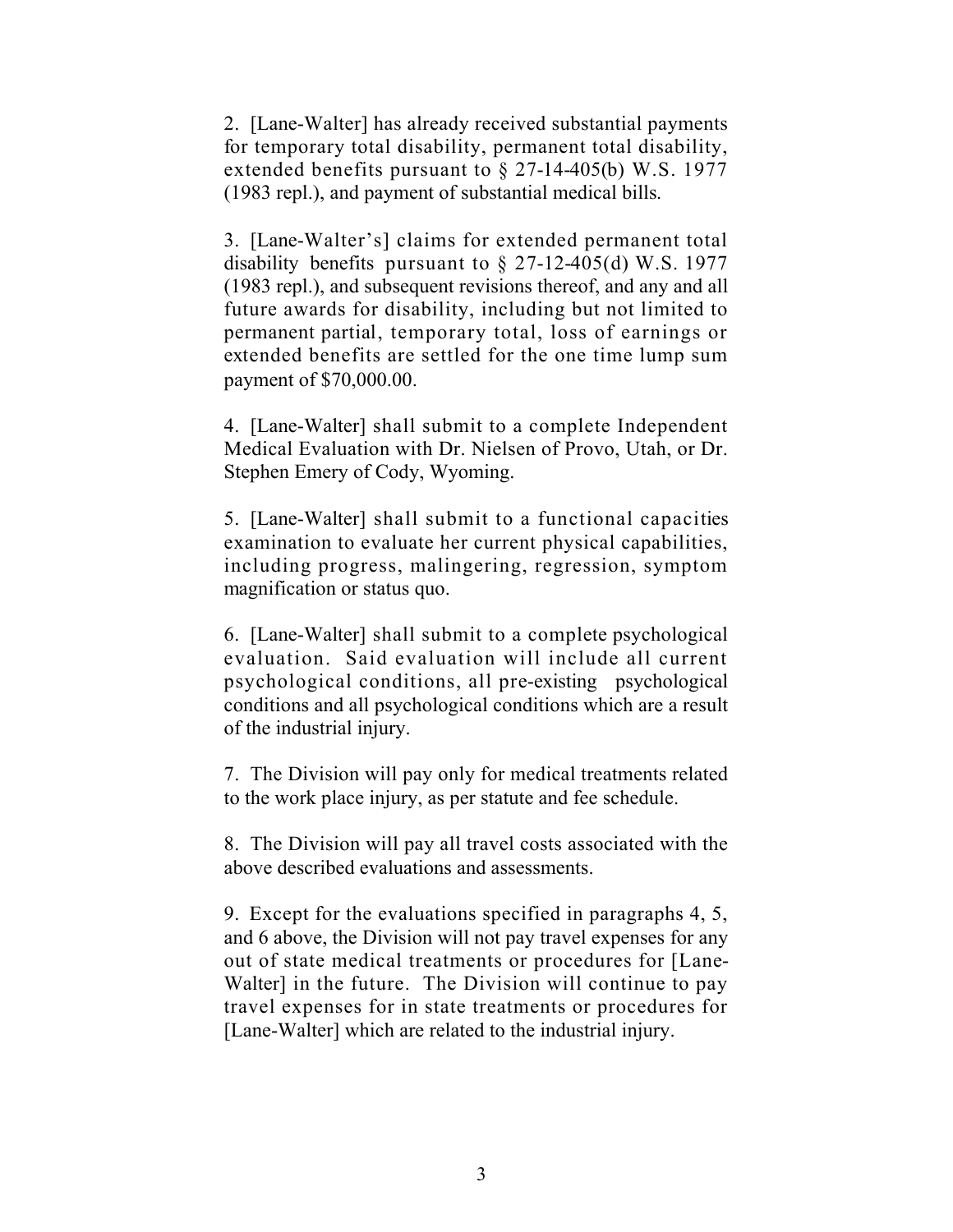10. [Lane-Walter's] claim for extended permanent total disability benefits as described above are dismissed with prejudice as to any future action.

11. The Division reserves the right to object to the payment for any medical procedures or treatments which are not related to the industrial injury.

[¶6] Lane-Walter had the last of her initial series of surgeries in 1994. After the abovequoted agreement was finalized, Lane-Walter continued to treat with orthopedic surgeons Jonathan Horne, M.D., and then his brother, Robert Horne, M.D. Although the subject of additional surgeries came up often in the meantime, Lane-Walter was opposed to any further surgery because prior surgeries had only served to increase her disability and loss of enjoyment in living. As is evidenced in much of the material contained in this record, Lane-Walter not only suffered the back injury and its associated pain, but she also suffered generalized pain, depression, anxiety, sleeplessness, and hostility toward both her healthcare providers and the Division. As a generalization, we will note here that both the Division and Medical Commission treated these side effects as being very significant in denying her benefits in the instant proceedings.

[¶7] The Medical Commission included in its findings a reference to one page of a four-page document, to which was appended a second document 19 pages in length. Those documents appear to have originated from the Department of Health and Human Services, Public Health Service, Food and Drug Administration. The Commission included most of the conclusions that were drawn as to clinical studies (a description of the kinds of patients who were likely to benefit from its implantation) but deleted this: "A significantly greater proportion of X STOP patients achieved overall treatment success, compared to control patients." Immediately following the material quoted by the Commission is this:

> The X STOP device met the primary clinical study endpoint for success, exceeding the success rate of the control in every statistical analysis. The implant resulted in a low percentage of complications, each of which resolved without significant clinical sequalae and no neurological or vascular injuries. The X STOP implantation procedure is a much less invasive procedure than other surgical decompressive procedures such as laminectomy, and can often be performed under local anesthesia. The procedure preserves local anatomy so that, should device removal become necessary, additional surgical options such as laminectomy are not precluded.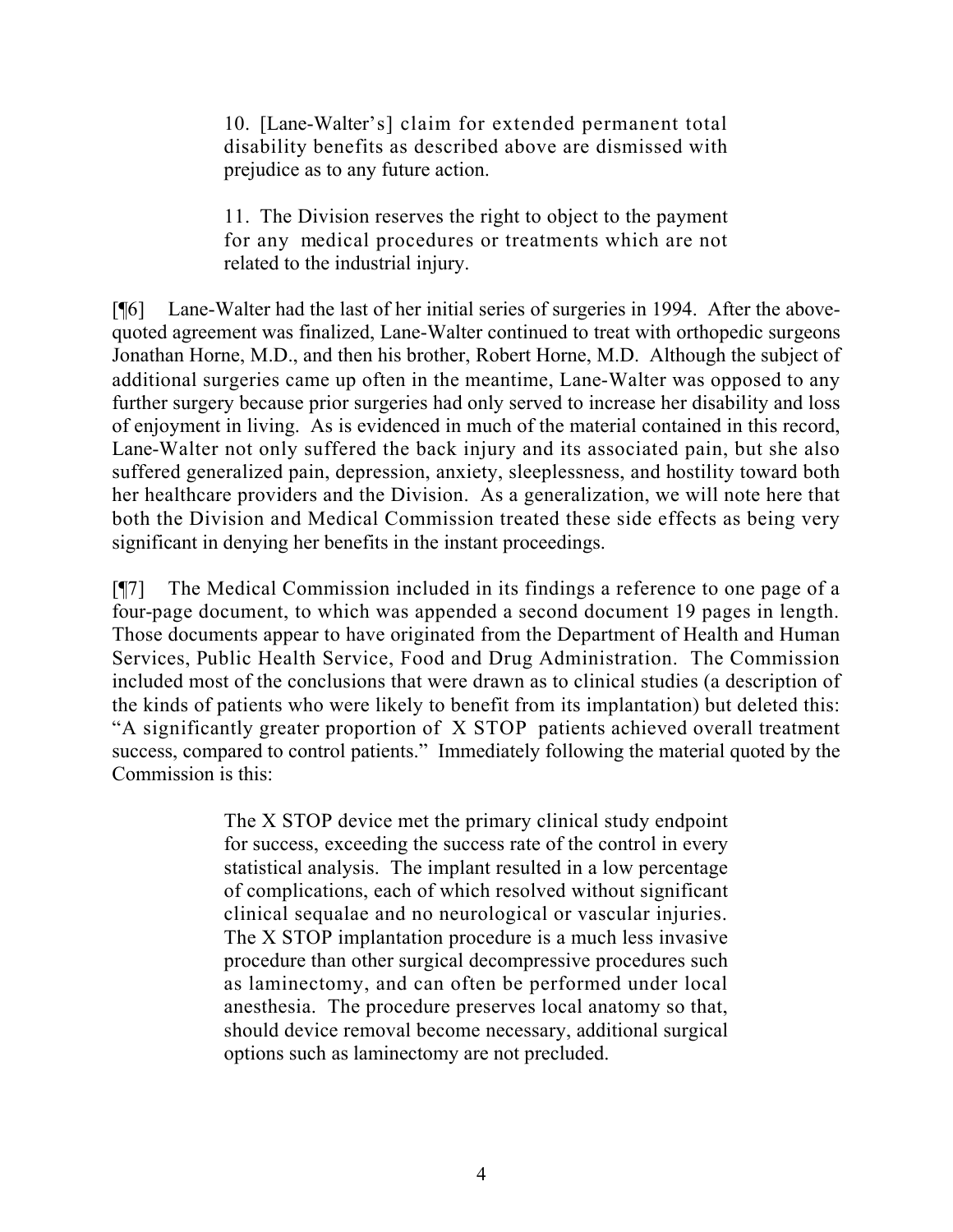[¶8] Lane-Walter's attending surgeon testified at length about his assessment of her for the X STOP surgery. That testimony established that Lane-Walter met all of the "Indications for Use" prescribed by the manufacturer. Dr. Horne also testified that he had assured himself that Lane-Walter met all the criteria on the "Preauthorization Check Sheet," although he did not fill one out and send it to the Division, because the Division had informed him that was not necessary.

[¶9] Lane-Walter finally began to move in the direction of reconsidering surgery in 2007, when Dr. Horne recommended an X STOP® implant and because the pain she was suffering had become intolerable. Lane-Walter claimed, and the Division did not deny or in any way attempt to rebut, that she was told the surgery did not require preauthorization. The surgery was very much a success from Dr. Horne's and Lane-Walter's points of view.

[¶10] In late 2007, the Division finally gave recognition to the X STOP procedure and created a preauthorization form for that procedure. The evidence heard by the Medical Commission demonstrated that Lane-Walter's surgeon ascertained that she fit all of the criteria established by the manufacturer for use of the X STOP®. However, her surgeon did not actually fill out the form because the Division determined that Lane-Walter was not required to obtain "preauthorization" and the document was entitled a "Preauthorization Checklist." The documentation contained in the record on appeal reveals that the X STOP® has been in generalized use throughout the "industrialized democracies" of Europe, Asia, Africa, and the South Pacific since 2001, and was approved by the FDA in the United States in 2005. The Division gave tentative recognition to it in late 2007. Dr. Horne, who treated Lane-Walter, was deemed not to be a credible witness because he had been intemperately critical of the Division, the Medical Commission, and the experts hired by the Division, for their apparent ignorance with respect to the benefits of the X STOP procedure. We think it hardly needs to be said that the Medical Commission acted arbitrarily and capriciously, if not punitively, in utilizing Dr. Horne's intemperate words as a factor in denying Lane-Walter benefits to which she was entitled under the terms of her settlement with the Division.

[¶11] After the surgery, Lane-Walter continued to use many of the same prescription medications, including pain medication, as she had before the surgery, but at a much reduced level. Both the Division and the Medical Commission treated her continued use of those medications as proof that the surgery was not "reasonable or necessary" -- or successful -- even though both subjective and objective data pointed very much to the contrary.

[¶12] The Division used two Independent Medical Evaluations (IMEs) to attempt to rebut Dr. Horne's testimony and the documentary record. We note at the outset that the evaluations refer to documents, but there is no way to ascertain from the reports themselves which document is being cited or which, if any, of those "voluminous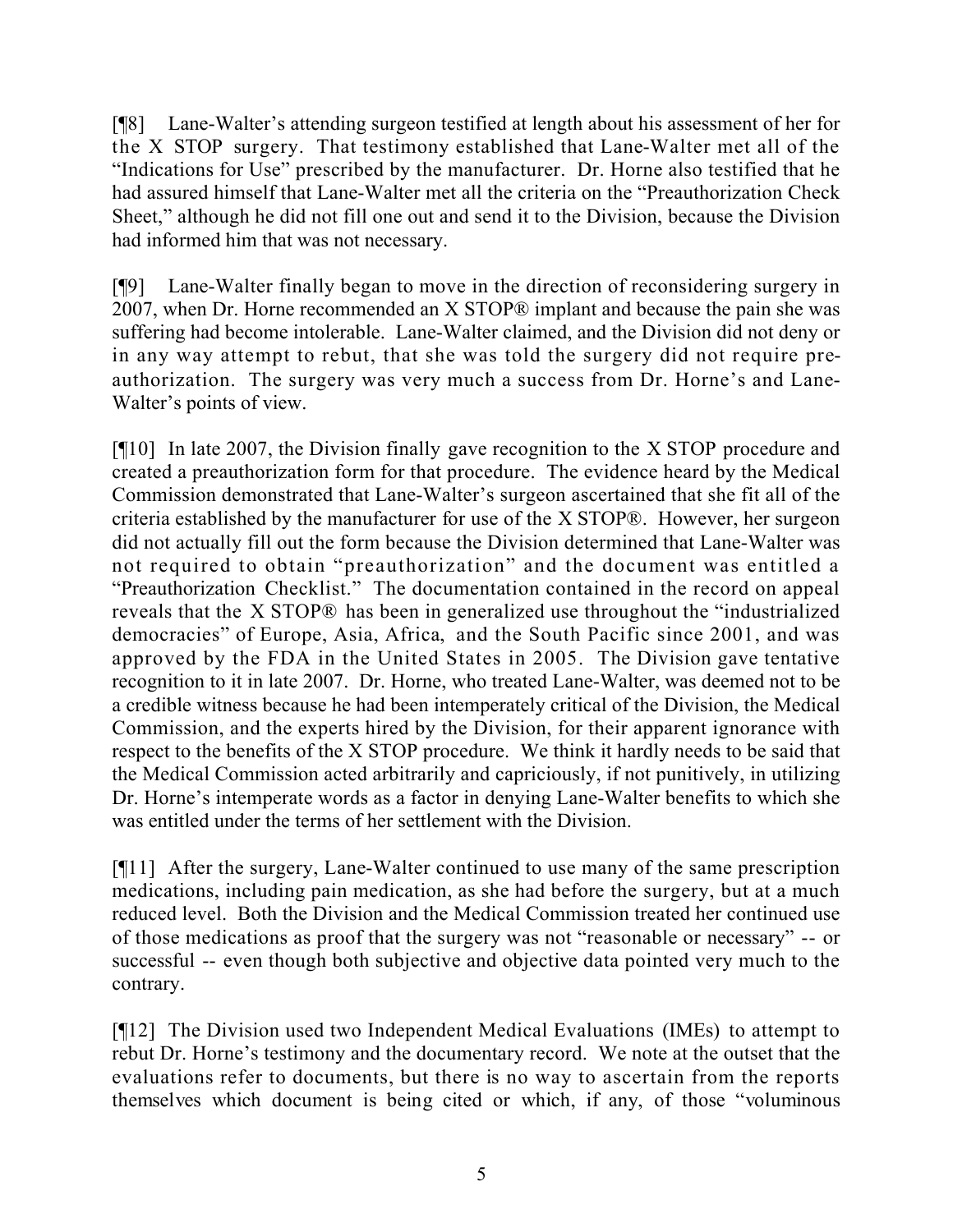records" are actually in the record on appeal. The first was done by Judson Cook, M.D., on April 10, 2008. He did not actually see or talk to Lane-Walter. In his report, Dr. Cook concludes that he does not think the problems that Lane-Walter was encountering in 2008 could be related back to the original injury, although that was not at issue in these proceedings. He also concludes that he would not have authorized the X STOP procedure had he been the attending physician, but he might change his mind if he saw additional documentation. Such documentation existed, but Dr. Cook did not have it available to him. It could be said that he overruled the medical advice given by Dr. Horne, who was intimately familiar with Lane-Walter's 24-year-long medical history, with a two and one-half hour review of "some" of the pertinent medical records and without seeing any of the radiological data upon which Dr. Horne had relied. Most importantly, Dr. Cook changed the tenor of his IME considerably when he testified at the hearing.

[¶13] The second IME was done by Stephen F. Emery, M.D. He prepared his report on May 5, 2008. He too did not actually see or talk to Lane-Walter. He indicates in the first paragraph of his review that it was directed at ascertaining whether or not Lane-Walter met the criteria set out in the preapproval checklist and never really makes mention of the matter of whether it was reasonable or medically necessary. His conclusion is that a nurse said that Lane-Walter was still in a lot of pain after the surgery, and that the patient miraculously no longer felt numbness in her toes, even though the surgery could not have produced such an effect. It is significant that Dr. Emery focused much of his attention on a 1992 psychological evaluation that indicated that Lane-Walter was not a good candidate for further surgery, at that time, nearly 16 years previous to the surgery at issue here. He spent a total of six hours on his report.

[¶14] What appears to be a fairly complete summary of Lane-Walter's medical history appears in the record on appeal in the form of an IME done by Karl Douglas Nielson, M.D., F.A.C.S., in 1998. It appears that this evaluation was done at the behest of the Division so as to establish a baseline for the administration of the settlement agreement reached between the Division and Lane-Walter. It is evident that neither Dr. Cook nor Dr. Emery saw this document, although the Medical Commission made brief reference to it.

# **DISCUSSION**

# **Standard of Review**

[¶15] The issue the Medical Commission considered was this:

Whether various medical treatments including preoperative tests/examinations, postoperative visits, and surgery that was performed on February 15, 2008, are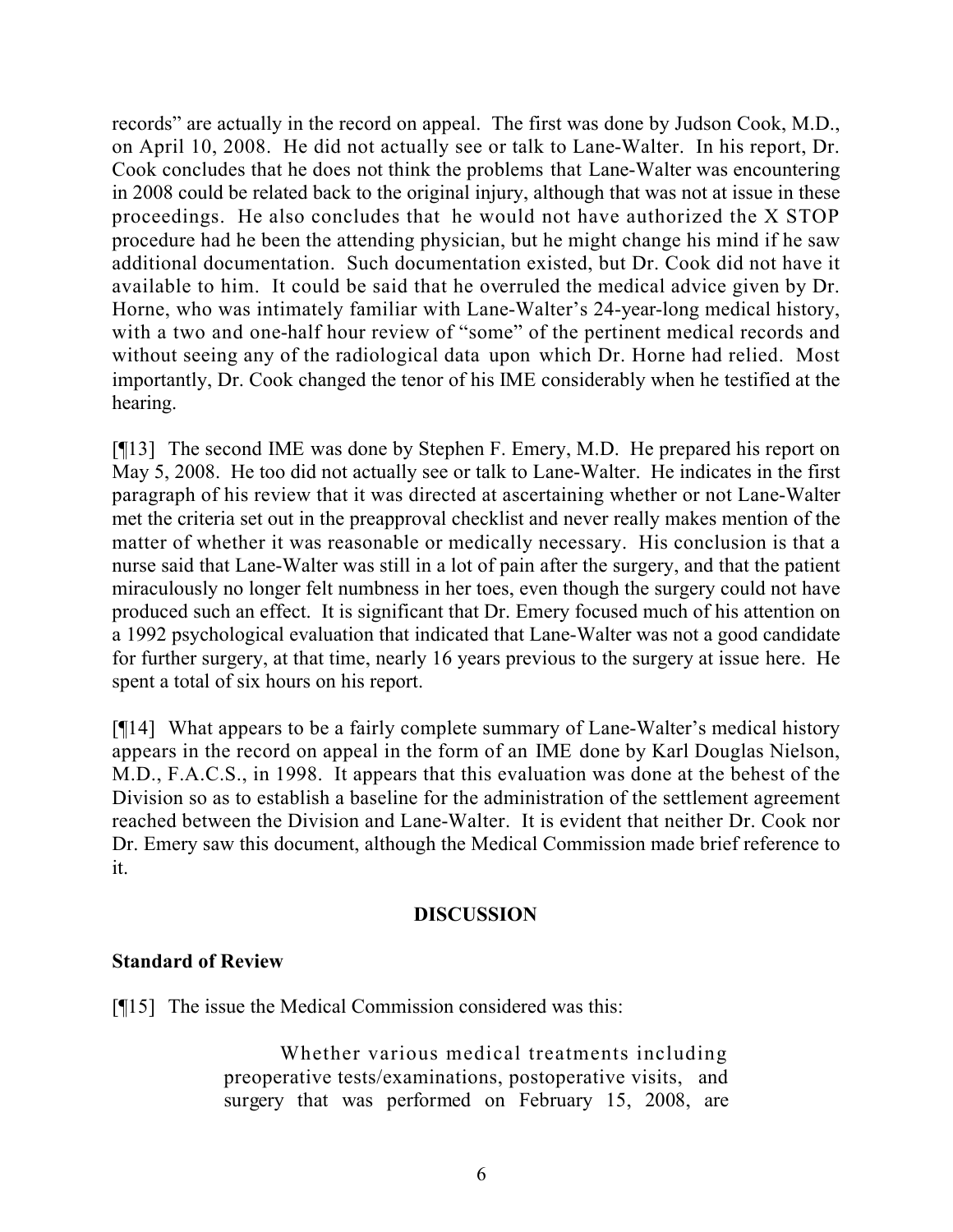considered reasonable and medically necessary as related to [Lane-Walter's] back injury that occurred November 15, 1984, and are therefore compensable.

[¶16] We apply the standard of review we articulated in *Dale v. S & S Builders, LLC*, 2008 WY 84, ¶¶ 22-24, 188 P.3d 554, 561 (Wyo. 2008):

> …[I]n the interests of simplifying the process of identifying the correct standard of review and bringing our approach closer to the original use of the two standards, we hold that henceforth the substantial evidence standard will be applied any time we review an evidentiary ruling. When the burdened party prevailed before the agency, we will determine if substantial evidence exists to support the finding for that party by considering whether there is relevant evidence in the entire record which a reasonable mind might accept in support of the agency's conclusions. If the hearing examiner determines that the burdened party failed to meet his burden of proof, we will decide whether there is substantial evidence to support the agency's decision to reject the evidence offered by the burdened party by considering whether that conclusion was contrary to the overwhelming weight of the evidence in the record as a whole. See, *Wyo. Consumer Group v. Public Serv. Comm'n of Wyo.*, 882 P.2d 858, 860-61 (Wyo.1994); *Spiegel*, 549 P.2d at 1178 (discussing the definition of substantial evidence as "contrary to the overwhelming weight of the evidence"). If, in the course of its decision making process, the agency disregards certain evidence and explains its reasons for doing so based upon determinations of credibility or other factors contained in the record, its decision will be sustainable under the substantial evidence test. Importantly, our review of any particular decision turns not on whether we agree with the outcome, but on whether the agency could reasonably conclude as it did, based on all the evidence before it.

> The arbitrary and capricious standard remains a " 'safety net' to catch agency action which prejudices a party's substantial rights or which may be contrary to the other W.A.P.A. review standards yet is not easily categorized or fit to any one particular standard." *Newman*, ¶ 23, 49 P.3d at 172. Although we explained the "safety net" application of the arbitrary and capricious standard in *Newman*, we will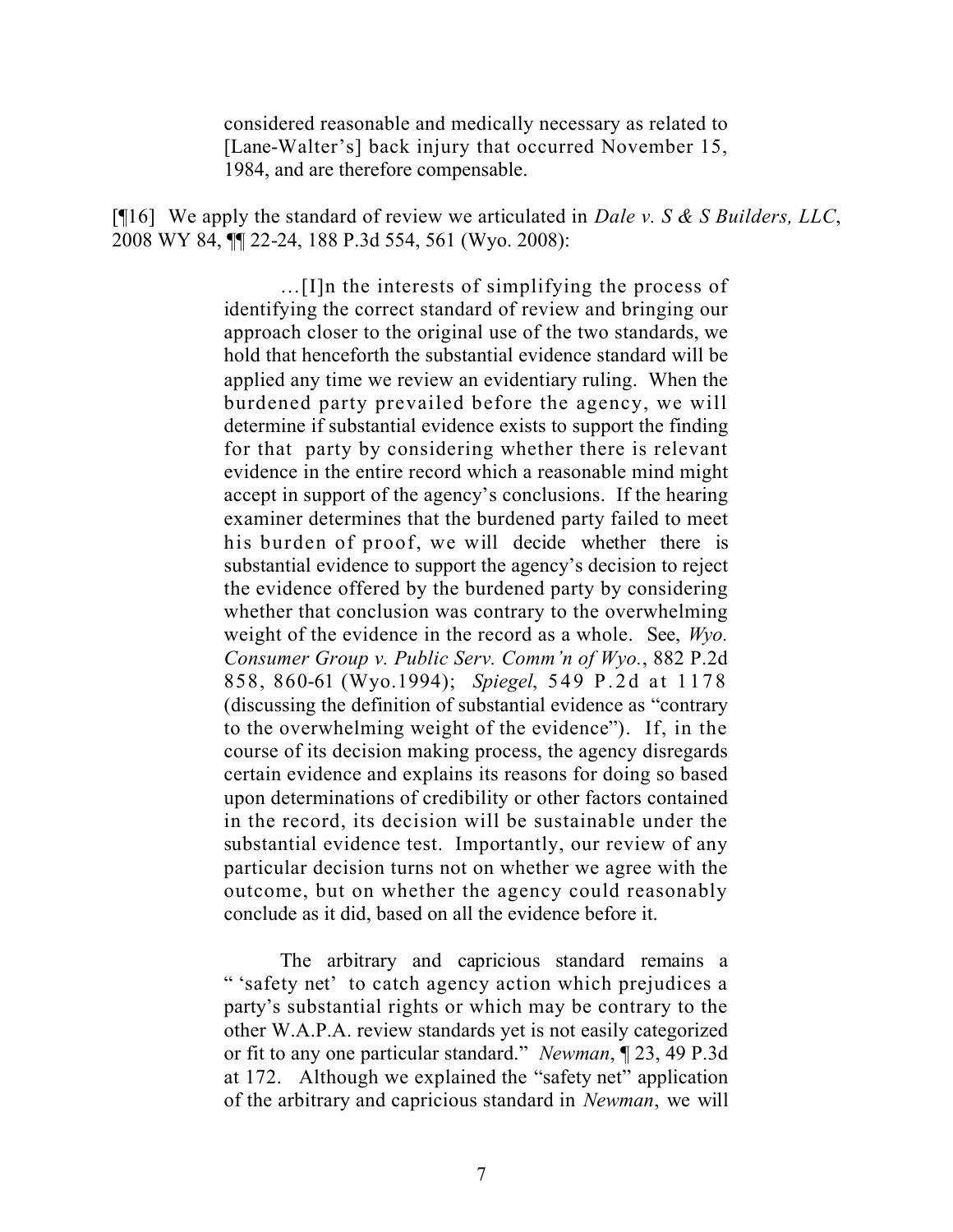refine it slightly here to more carefully delineate that it is not meant to apply to true evidentiary questions. Instead, the arbitrary and capricious standard will apply if the hearing examiner refused to admit testimony or documentary exhibits that were clearly admissible or failed to provide appropriate findings of fact or conclusions of law. This listing is demonstrative and not intended as an inclusive catalog of all possible circumstances. *Id*.

There will be times when the arbitrary and capricious standard appears to overlap with some of the other standards. For example, a decision against the great weight of the evidence might properly be called arbitrary or capricious in everyday language. However, the words "arbitrary" and "capricious" must be understood in context as terms of art under the administrative review statute and should not be employed in areas where the more specifically defined standards provide sufficient relief.

[¶17] This case presents an unusually narrow and ill-defined issue. It was long-ago established, and it is still very much a governing fact, that Lane-Walter's back problems stemmed from a work-related injury, and that under the settlement agreement set out above, the Division is obligated to pay for reasonable and medically necessary treatment incidental to that injury. In this proceeding, she did not carry any burden in that regard, i.e., her injury is work-related and the treatment was deemed reasonable and necessary by her attending physician. The Division was not called upon to judge that decision and, to the extent that it had the opportunity to weigh in on it (preauthorization for surgery), it declined to do so. Lane-Walter's credibility was not at issue because the only testimony she gave that was crucial to the resolution of this case was that she agreed to undergo surgery that was recommended to her by her treating physician of many years duration, and she had entered into a settlement agreement with the Division that the Division would pay for such treatment(s).

[¶18] We also conclude that the principal burden of proof, in these unusual circumstances, was on the Division. It was required to demonstrate that the treatment Lane-Walter received was **not** reasonable and **not** medically necessary. Lane-Walter testified that the surgery was efficacious, i.e., it accomplished the intended goal of relieving **some** of her pain and lessening the degree of her disability. Neither she nor her attending physician ever suggested that the X STOP® was going to be a miraculous "cure" for all that ailed Lane-Walter.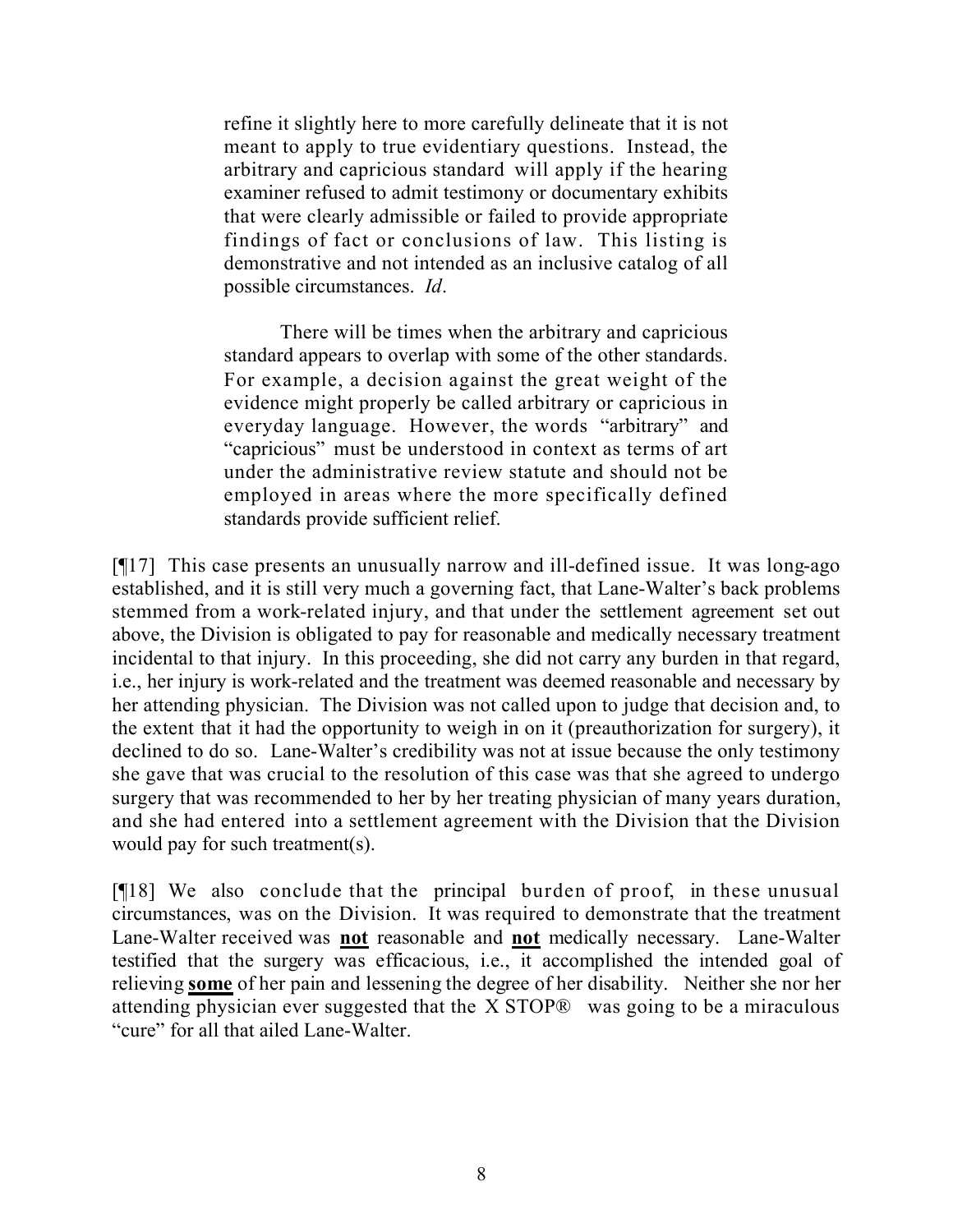[¶19] The burden of proof that the Medical Commission appears to have attempted to place on Lane-Walter is that which the Division claims to arise from Wyo. Stat. Ann. §  $27-14-102(a)(xii)$  (LexisNexis 2009) (emphasis added):

> (xii) **"Medical and hospital care" when provided by a health care provider means any reasonable and necessary** first aid, medical, surgical or hospital service, medical and surgical supplies, apparatus, essential and adequate artificial replacement, body aid during impairment, disability or treatment of an employee pursuant to this act including the repair or replacement of any preexisting artificial replacement, hearing aid, prescription eyeglass lens, eyeglass frame, contact lens or dentures if the device is damaged or destroyed in an accident and any other health services or products authorized by rules and regulations of the division. "Medical and hospital care" does not include any personal item, automobile or the remodeling of an automobile or other physical structure, public or private health club, weight loss center or aid, experimental medical or surgical procedure, item of furniture or vitamin and food supplement except as provided under rule and regulation of the division and paragraph  $(a)(i)$  of this section for impairments or disabilities requiring the use of wheelchairs[.]

3 Weil's Code of Wyoming Rules, Department of Employment, *Workers' Compensation Rules, Regulations and Fee Schedules*, 025 0220 001-1 through 025 0220 001-21 flesh out how the Division views the above language. For instance, ch. 1, § 4(al), 025 0220 001-5 (Sept. 2008) (emphasis added), provides: "Medically Necessary. 'Medically necessary treatment' means those health services for a compensable injury that are reasonable and necessary for the **diagnosis and cure or significant relief** of a condition consistent with any applicable treatment parameter." Ch. 7,  $\S$  3(a)(i), 025 0220 001-20 (Oct. 2006) provides that "[workers] with injuries compensable under the Act shall be provided reasonable and necessary health care benefits as a result of such injuries." See *Palmer v. State ex rel. Wyo. Workers' Safety & Comp. Div.*, 2008 WY 105, ¶¶ 17-18, 192 P.3d 125, 129-30 (Wyo. 2008).

[¶20] As noted above, Lane-Walter had her surgery on February 15, 2008. About two and one-half months earlier, on December 5, 2007, the Division adopted "**X-stop interspinous process decompression system preauthorization guidelines**." The guidelines included a "Preauthorization Checklist." The evidence adduced at the hearing into this matter established that Lane-Walter and her physician sought preauthorization but were told that it was not required in her case. Why that was so is not explained by the record on appeal, but the Division did not contradict or otherwise challenge that claim. It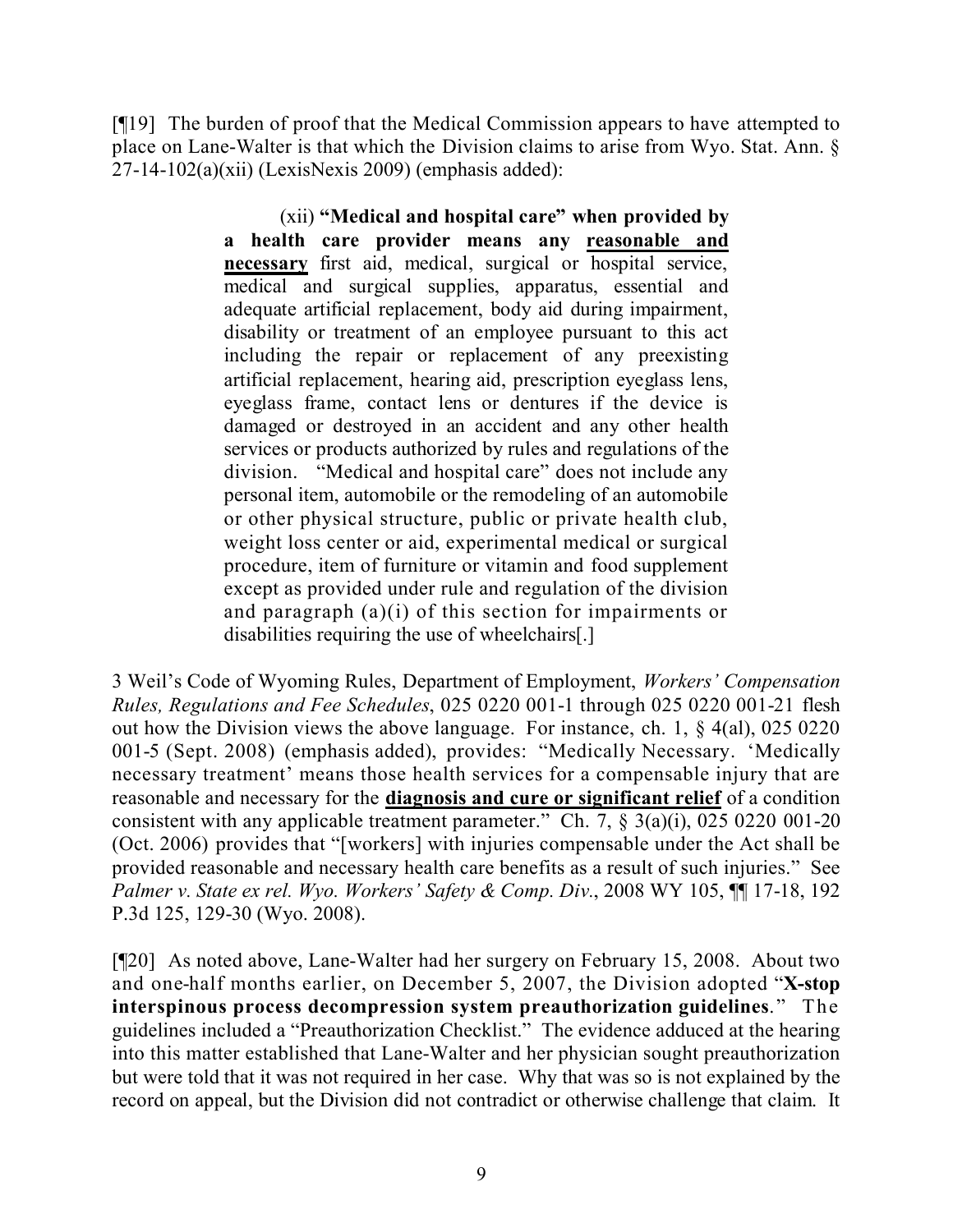is unfortunate that Lane-Walter and her physician did not insist that it be placed in written form, and perhaps this case will serve as a warning in that regard for future claimants. In any adversary setting, "getting it in writing" is just simply one of the ABC's, even if one is compelled to create one's own regularly kept business record to achieve that goal. Past precedents establish that this is especially true with respect to worker's compensation claimants – comprehensive documentation is always critical.

[¶21] In its findings, the Medical Commission carefully and selectively edited out all evidence offered by Lane-Walter which explained her side of this case. The Medical Commission's findings reveal that it did not understand the burden of proof applicable in this case nor did it understand its role in presenting an accurate summary of the evidence that Lane-Walter offered in support of the very limited proof that she was required to present in this case. The Medical Commission relied very heavily upon Dr. Emery's IME. Virtually all of his "opinions" were based upon dated materials which he summarized inaccurately and in a manner that shed the worst possible light on Lane-Walter. The record also reflects that Lane-Walter was sent to see Dr. Emery for an IME in 1997, but he refused to see her. Fortunately, a thorough IME was done by Dr. Nielsen of Provo, Utah, in 1998. The Medical Commission relied on that report to determine that she was not a good candidate for the X STOP surgery in 2008 (a non-invasive procedure not developed until well after 1998, and one that can be undone readily without any significant damage to the patient). The Medical Commission also concluded that, because of the seven failed surgeries which exacerbated her seemingly relatively minor back injury of 1984, she was not a good candidate for the X STOP<sup>®</sup> in 2008. It is evident from the transcript of the hearing that Lane-Walter's surgeon, Dr. Horne, and the Medical Commission's expert witness, Dr. Cook, came pretty close to seeing eye-to-eye about Lane Walter's treatment by the end of the hearing process. The only exception to that was the failure to complete a comprehensive pre-surgery authorization, which the Division did not require in this case. Finally, we must note with a sense of bewilderment that Lane-Walter was considered to be a dishonest witness because she claimed that numbness in three of her left toes was improved by the X STOP surgery, whereas Dr. Emery said it was not possible that the surgery could have had that beneficent effect. We are unwilling to accept such a leap of logic. Lane-Walter said her toes were improved and there was no meaningful testimony in this record to dispute that. Moreover, even assuming for the purpose of argument that Lane-Walter was describing something that medical science cannot measure, one way or the other, it is not the "stuff" that a fact finder could use to label all of her testimony as "incredible."

# **CONCLUSION**

[¶22] To the extent that Lane-Walter had a burden of proof in this case, we hold: There is not substantial evidence to support the agency's decision to reject the evidence offered by Lane-Walter. We reach that decision by considering whether the Medical Commission's conclusions were contrary to the overwhelming weight of the evidence in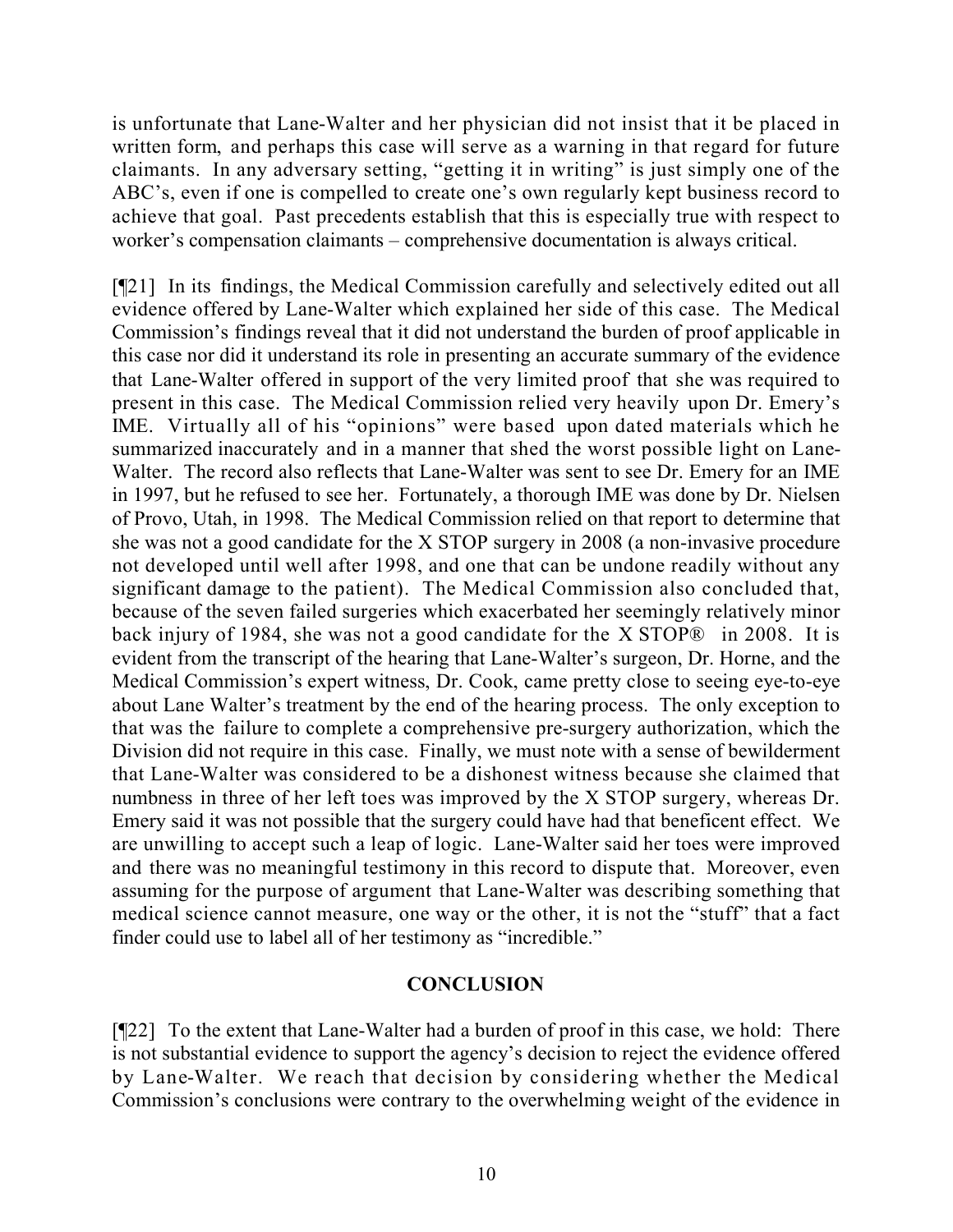the record as a whole. The Medical Commission's determinations that both Dr. Horne and Lane-Walter were not credible witnesses are not supported by substantial evidence, i.e., there is not relevant evidence in the record which a reasonable mind might accept in support of the Medical Commission's conclusions. The order of the district court affirming the Medical Commission is reversed. Furthermore, this matter is remanded to the district court with directions that it further remand it to the Medical Commission with directions that it direct the Division to pay the claims submitted by Lane-Walter and her health care providers for the reasonable and necessary medical treatment at issue in this case.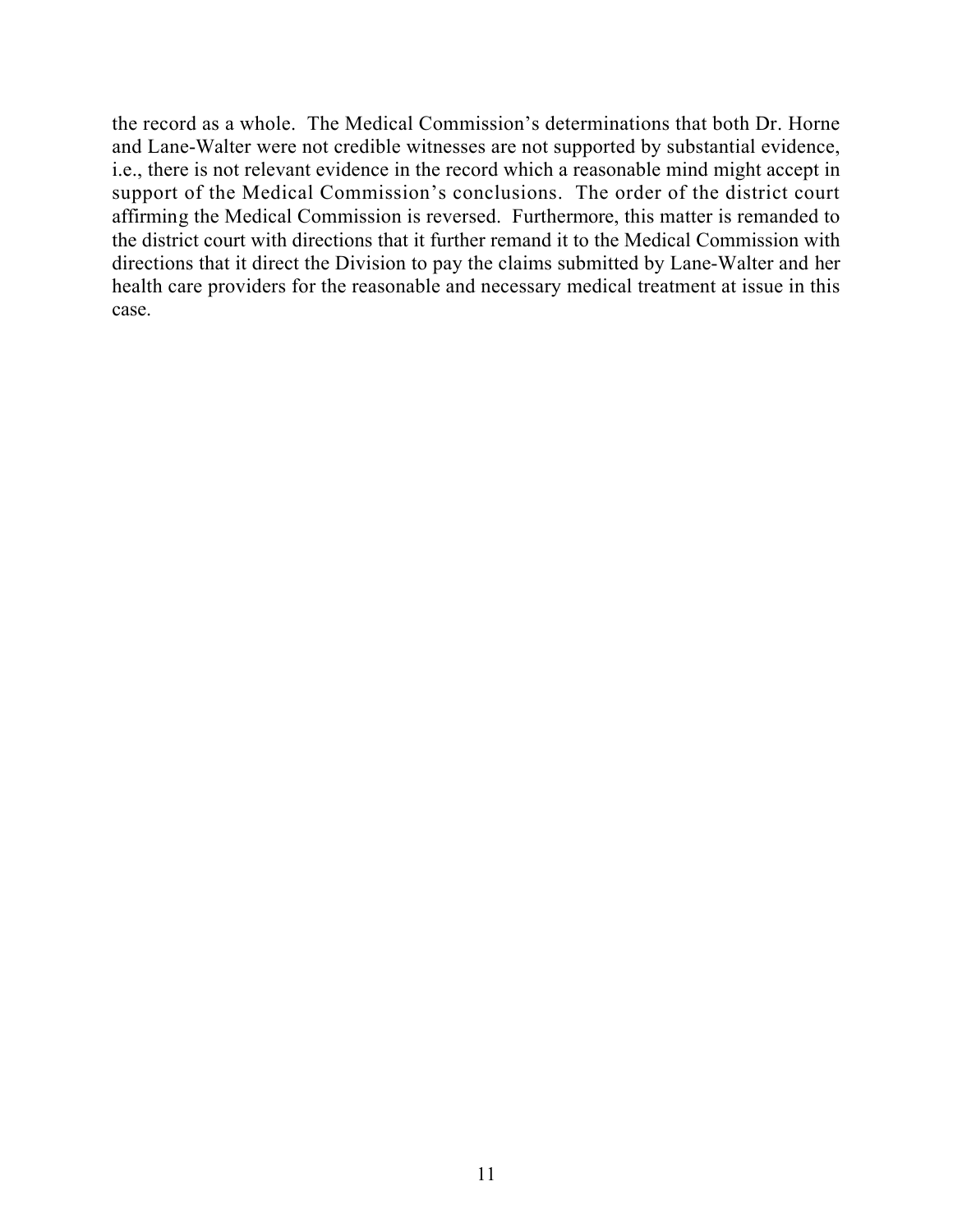**BURKE, Justice,** specially concurring, with whom **VOIGT, Justice,** joins.

[¶23] I concur in the result reached by the majority. I write separately because I disagree with the majority's conclusion that the burden of proof was on the Division "to demonstrate that the treatment Lane-Walter received was **not** reasonable and **not** medically necessary." (Emphasis in original.) I am unable to join in that determination for several reasons.

[¶24] First, the issue was not raised by Claimant at the hearing level, on appeal with the district court, or in the appeal to this Court. The Commission, in its Order, specifically determined that Claimant had the burden of proof. Claimant has never challenged that determination. Because the issue has never been raised, the Division has had no opportunity to present its position regarding the proper allocation of the burden of proof. *Compare Guier v. Teton County Hosp. Dist.*, 2011 WY 31, 248 P.3d 623 (Wyo. 2011) (where we considered the proper allocation of the burden of proof when that issue was raised at the administrative hearing and on appeal, and was adequately briefed to this Court). Claimant has never argued that the Commission applied an incorrect burden of proof. She simply asserts that she satisfied her evidentiary burden at the hearing. Because the issue has never been raised, this Court should not consider it. *Duffy v. State*, 730 P.2d 754, 758 (Wyo. 1986) ("Under the settled authority of this court we will not consider [those] points which have not been briefed." (quoting *Zanetti v. Zanetti*, 689 P.2d 1116, 1123 (Wyo. 1984))).

[¶25] Second, placing the burden of proof on the Division conflicts with our precedent. We have steadfastly held that the claimant in a worker's compensation case bears the burden of proving all elements of her claim for benefits. *See, e.g., Kenyon v. State ex rel. Wyo. Workers' Safety & Comp. Div.*, 2011 WY 14, ¶ 21, 247 P.3d 845, 851 (Wyo. 2011); *Bailey v. State ex rel. Wyo. Workers' Safety & Comp. Div.*, 2010 WY 152, ¶ 15, 243 P.3d 953, 957 (Wyo. 2010); *Alphin v. State ex rel. Wyo. Workers' Safety & Comp. Div*., 2010 WY 39, ¶ 17, 228 P.3d 61, 68 (Wyo. 2010); *Glaze v. State ex rel. Wyo. Workers' Safety & Comp. Div.*, 2009 WY 102, ¶ 13, 214 P.3d 228, 231 (Wyo. 2009); *Dale v. S & S Builders, LLC*, 2008 WY 84, ¶ 35, 188 P.3d 554, 563 (Wyo. 2008). We should not depart from our precedent in this case. Ms. Lane-Walter, as Claimant, had the burden of proof.

[¶26] Third, the majority cites no legal authority for switching the burden of proof to the Division. The sole justification offered is that it is appropriate "in these unusual circumstances." The specific circumstances significant to the majority's decision are not easily identified from the opinion. Is it the prior settlement agreement? The representation by a Division employee that prior authorization was not required? The evidentiary conflict arising from the testimony of the medical experts? All of those reasons, or just some of them? Or another reason entirely? The majority opinion